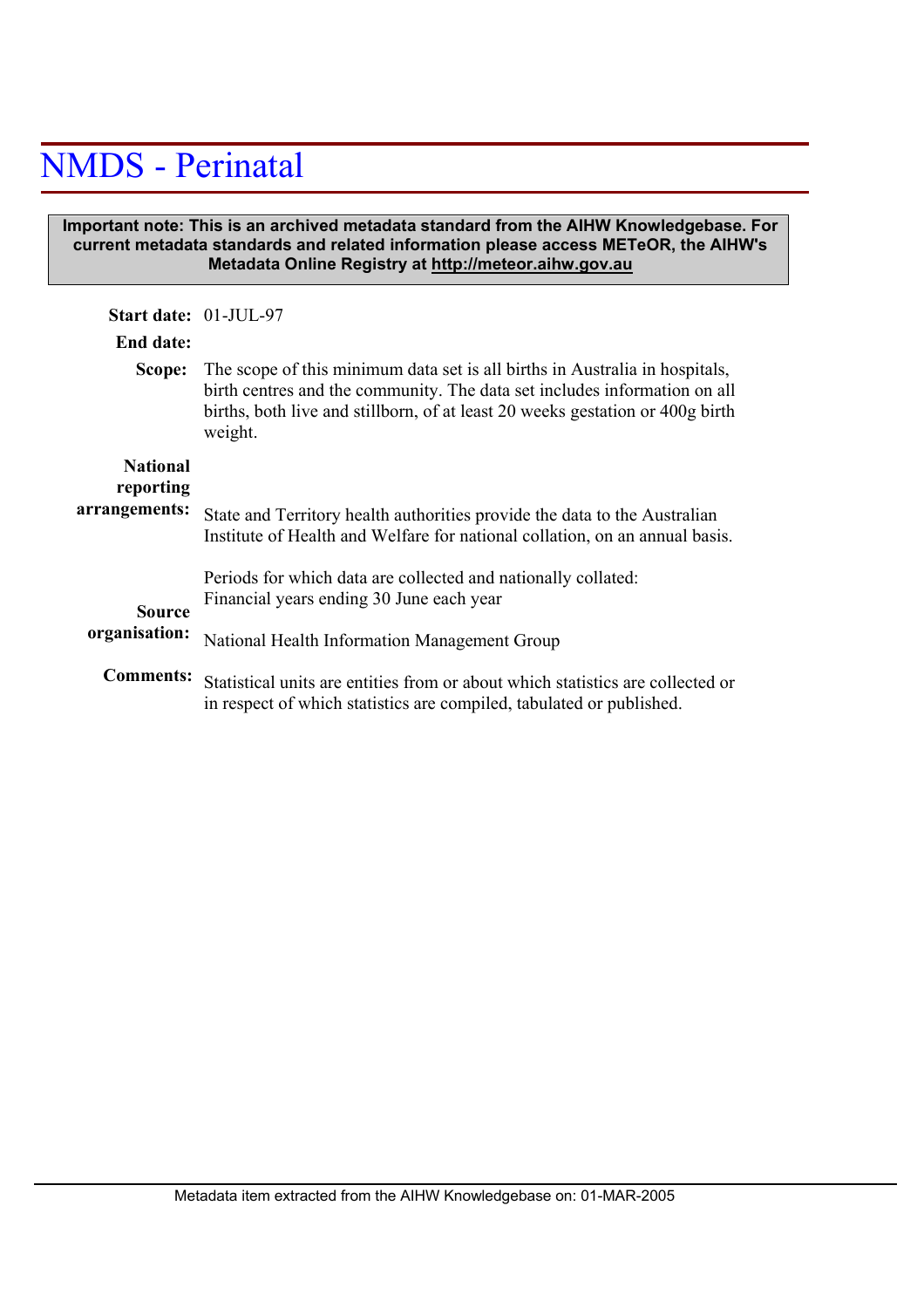## *Data elements linked to this Data set specification*

| <b>Name</b>                              | Data                | Reg.                             | ID     | <b>Ver</b>     | <b>Type</b>                | <b>Current</b> |
|------------------------------------------|---------------------|----------------------------------|--------|----------------|----------------------------|----------------|
| Actual place of birth                    | <b>NHDD</b>         | NHIMG                            | 000003 | $\overline{2}$ | Data<br>Element            | Current        |
| Australian State/Territory<br>identifier | Int.<br><b>NHDD</b> | <b>NCSIMG</b><br>NCSDD & & NHIMG | 002025 | 4              | Data<br>Element            | Current        |
| Birth order                              | <b>NHDD</b>         | <b>NHIMG</b>                     | 000019 | $\overline{2}$ | Data<br>Element            | Current        |
| Birth plurality                          | <b>NHDD</b>         | <b>NHIMG</b>                     | 000020 | 1              | Data<br>Element            | Current        |
| Birthweight                              | <b>NHDD</b>         | NHIMG                            | 000021 | $\mathbf{1}$   | Data<br>Element<br>Concept | Current        |
| Country of birth                         | Int.<br><b>NHDD</b> | <b>NCSIMG</b><br>NCSDD & & NHIMG | 002004 | $\overline{4}$ | Data<br>Element            | Current        |
| Date of birth                            | Int.<br><b>NHDD</b> | <b>NCSIMG</b><br>NCSDD & & NHIMG | 002005 | 5              | Data<br>Element            | Current        |
| Establishment identifier                 | <b>NHDD</b>         | <b>NHIMG</b>                     | 000050 | $\overline{4}$ | Derived<br>Data<br>Element | Current        |
| Establishment number                     | <b>NHDD</b>         | <b>NHIMG</b>                     | 000377 | 4              | Data<br>Element            | Current        |
| Establishment sector                     | <b>NHDD</b>         | <b>NHIMG</b>                     | 000379 | 4              | Data<br>Element            | Current        |
| Gestational age                          | <b>NHDD</b>         | <b>NHIMG</b>                     | 000060 | $\mathbf{1}$   | Data<br>Element            | Current        |
| Indigenous status                        | Int.<br><b>NHDD</b> | <b>NCSIMG</b><br>NCSDD & & NHIMG | 002009 | 5              | Data<br>Element            | Current        |
| Infant weight, neonate,<br>stillborn     | <b>NHDD</b>         | <b>NHIMG</b>                     | 000010 | $\overline{3}$ | Data<br>Element            | Current        |
| Live birth                               | <b>NHDD</b>         | NHIMG 000083                     |        | 1              | Data<br>Element<br>Concept | Current        |
| Method of birth                          | <b>NHDD</b>         | NHIMG 000093                     |        | 1              | Data<br>Element            | Current        |
| Neonatal death                           | <b>NHDD</b>         | NHIMG 000101                     |        | $\mathbf{1}$   | Data<br>Element<br>Concept | Current        |
| Neonate                                  | <b>NHDD</b>         | NHIMG 000103                     |        | $\mathbf{1}$   | Data<br>Element            | Current        |